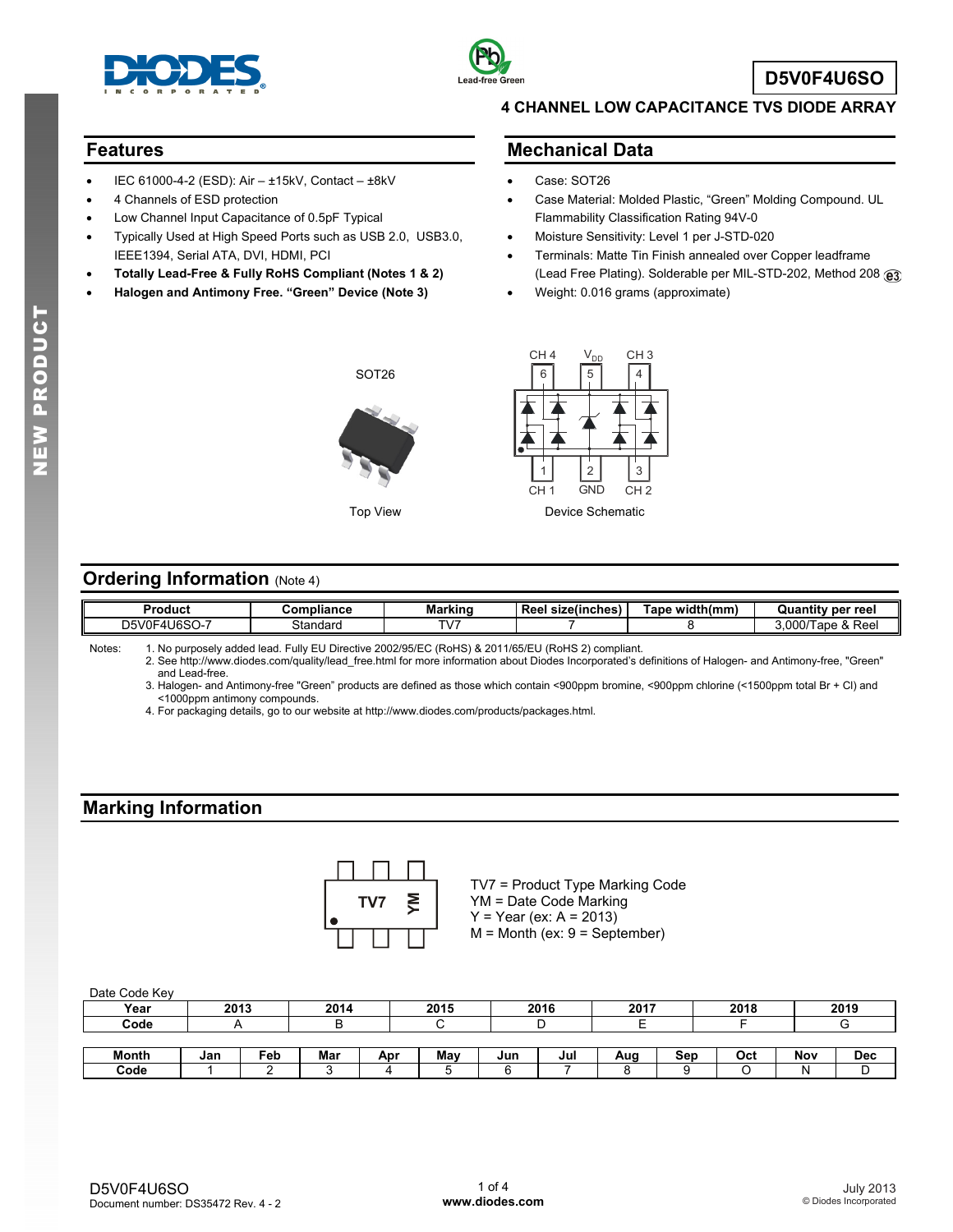

## **Maximum Ratings** (@TA = +25°C, unless otherwise specified.)

| <b>Characteristic</b>              | Symbol       | Value | Unit | <b>Conditions</b>          |
|------------------------------------|--------------|-------|------|----------------------------|
| <b>I</b> Peak Pulse Current        | IPP          | 3.0   |      | $8/20\mu s$ , Per Figure 3 |
| ESD Protection - Contact Discharge | VESD Contact | ±8    | kV   | Standard IEC 61000-4-2     |
| ESD Protection - Air Discharge     | VESD Air     | ±15   | kV   | Standard IEC 61000-4-2     |

# **Thermal Characteristics**

| <b>Characteristic</b>                            | Symbol     | Value           | Unit    |
|--------------------------------------------------|------------|-----------------|---------|
| Power Dissipation (Note 5)                       | $P_D$      | 300             | mW      |
| Thermal Resistance, Junction to Ambient (Note 5) | $R_{0,IA}$ | 417             | °C/W    |
| Operating and Storage Temperature Range          | J, ISTG    | $-65$ to $+150$ | $\circ$ |

## **Electrical Characteristics** (@T<sub>A</sub> = +25°C, unless otherwise specified.)

| <b>Characteristic</b>                                     | Symbol                    | Min | Typ | Max  | Unit | <b>Test Conditions</b>          |
|-----------------------------------------------------------|---------------------------|-----|-----|------|------|---------------------------------|
| Reverse Working Voltage                                   | <b>V<sub>RWM</sub></b>    |     |     | 5.5  | V    |                                 |
| Reverse Current (Note 6)                                  | $\mathsf{I}_{\mathsf{R}}$ |     |     | 200  | nA   | $V_R = 5.5V$                    |
| Reverse Breakdown Voltage                                 | $V_{\text{BR}}$           | 6.0 |     |      | v    | $I_R = 1mA$                     |
| Reverse Clamping Voltage, Positive Transients<br>(Note 7) | $V_{\text{Cl}}$           |     | 10  | 12   | V    | $I_{PP}$ = 1A, $t_p$ = 8/20µs   |
| <b>Dynamic Resistance</b>                                 | R <sub>DYN</sub>          |     | 1.0 |      | Ω    | $I_R = 1A$ , $t_p = 8/20 \mu s$ |
| Capacitance (Note 8)                                      |                           |     | 0.4 | 0.65 | pF   | $V_R$ = 2.5V, f = 1MHz          |
|                                                           | $C_T$                     |     | 0.5 |      | pF   | $V_R = 0V$ , $f = 1MHz$         |

Notes: 5. Device mounted on FR-4 PCB pad layout (2oz copper) as shown on Diodes, Inc. suggested pad layout AP02001, which can be found on our website at [http://www.diodes.com.](http://www.diodes.com) 

6. Short duration pulse test used to minimize self-heating effect.

7. Clamping voltage value is based on an  $8x20\mu s$  peak pulse current ( $I_{PP}$ ) waveform.

8. Measured from any CH to GND.

9. For information on the impact of Diodes' USB 2.0 compatible ESD protectors on signal integrity including eye diagram plots, please refer to AN77 at the following URL:[http://www.diodes.com/destools/appnote\\_dnote.html.](http://www.diodes.com/destools/appnote_dnote.html) 



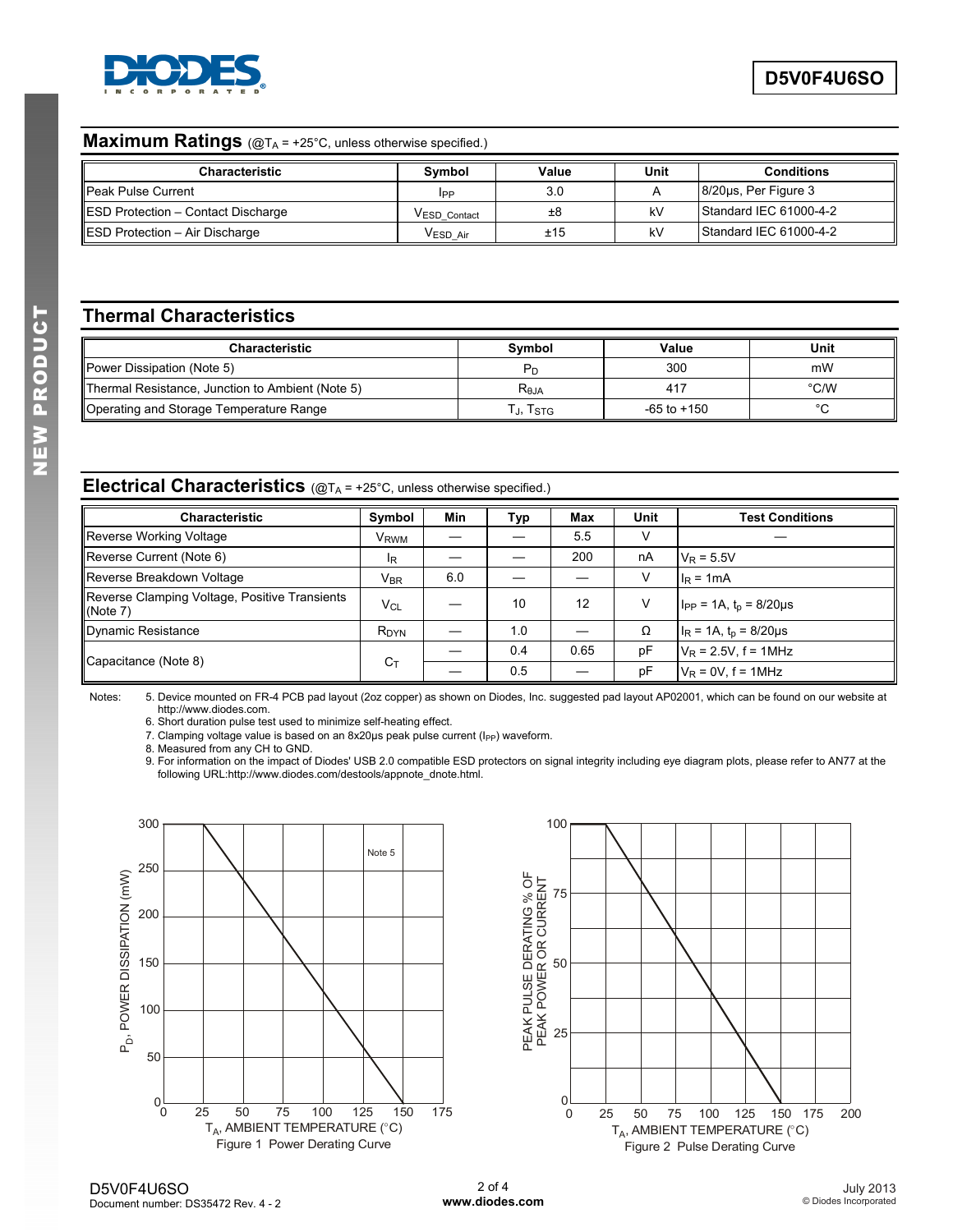

# **D5V0F4U6SO**



# **Package Outline Dimensions**

Please see AP02002 at [http://www.diodes.com/datasheets/ap02002.pdf fo](http://www.diodes.com/datasheets/ap02002.pdf)r latest version.



|     | <b>SOT26</b>         |      |      |  |  |  |  |  |
|-----|----------------------|------|------|--|--|--|--|--|
| Dim | Min                  | Max  | Typ  |  |  |  |  |  |
| A   | 0.35                 | 0.50 | 0.38 |  |  |  |  |  |
| в   | 1.50                 | 1.70 | 1.60 |  |  |  |  |  |
| C   | 2.70                 | 3.00 | 2.80 |  |  |  |  |  |
| D   |                      |      | 0.95 |  |  |  |  |  |
| н   | 2.90                 | 3.10 | 3.00 |  |  |  |  |  |
| J   | 0.013                | 0.10 | 0.05 |  |  |  |  |  |
| κ   | 1.00                 | 1.30 | 1.10 |  |  |  |  |  |
| L   | 0.35                 | 0.55 | 0.40 |  |  |  |  |  |
| м   | 0.10                 | 0.20 | 0.15 |  |  |  |  |  |
| α   | 0°                   | 8°   |      |  |  |  |  |  |
|     | <b>Dimensions in</b> |      |      |  |  |  |  |  |